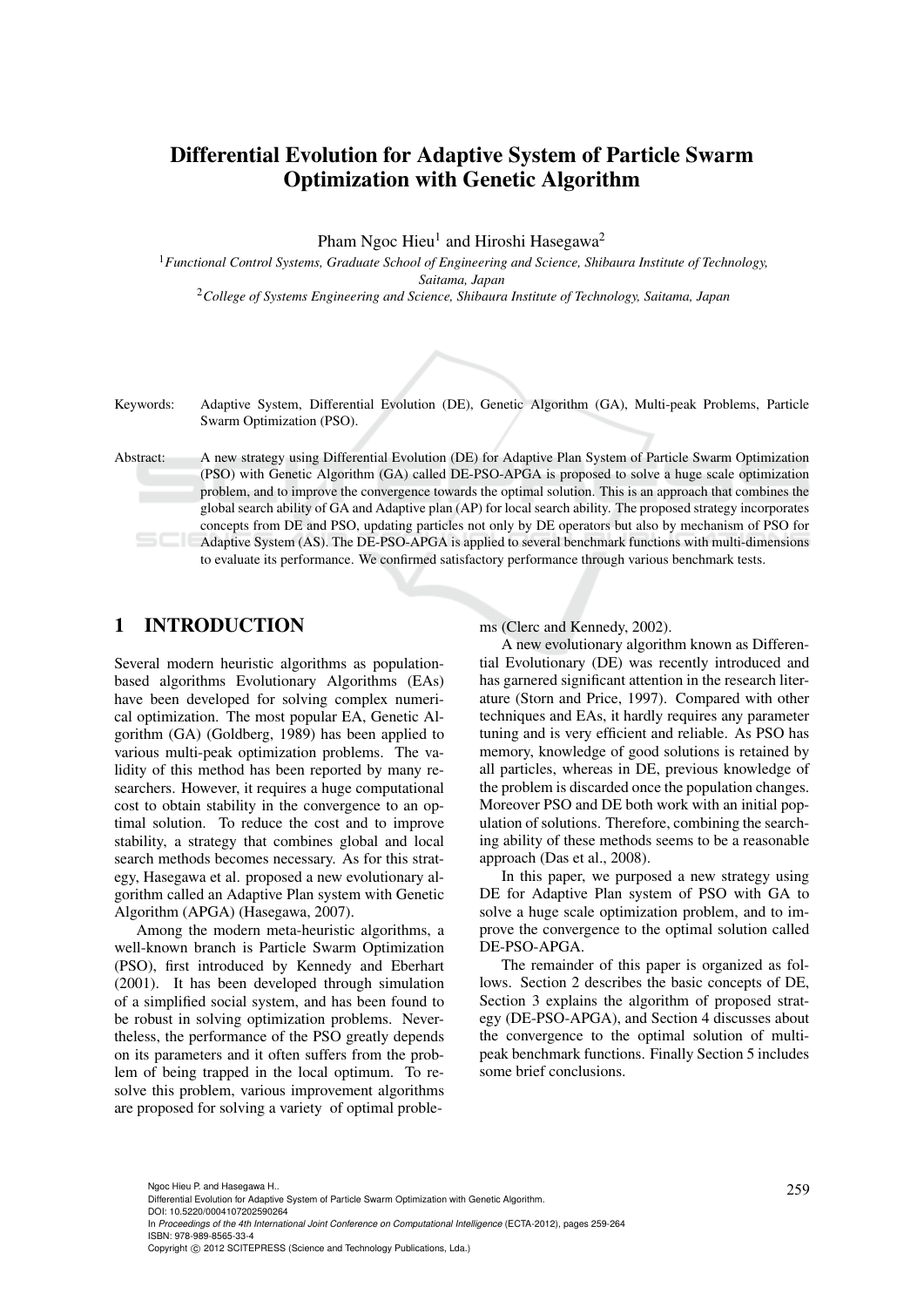## 2 DIFFERENTIAL EVOLUTION

Differential Evolution (DE) is an EA proposed by Storn and Price (1997), also a population-based heuristic algorithm, which is simple to implement, requires little or no parameter tuning and is known for its remarkable performance for combinatorial optimization.

### 2.1 Basic Concepts of DE

DE is similar to other EAs particularly GA in the sense that it uses the same evolutionary operators such as selection, recombination, and mutation. However the significant difference is that DE uses distance and direction information from the current population to guide the search process. The performance of DE depends on the manipulation of target vector and difference vector in order to obtain a trial vector.

#### 2.1.1 Mutation

Mutation is the main operator in DE. For a *D*dimensional search space, each target vector  $X_{i,G}$ , the most useful strategies of a mutant vector are:

#### DE/rand/1

$$
V_{i,G} = X_{r_1,G} + F \cdot (X_{r_2,G} - X_{r_3,G}) \tag{1}
$$

DE/best/1

$$
V_{i,G} = X_{best,G} + F \cdot (X_{r_2,G} - X_{r_3,G})
$$
 (2)

DE/target to best/1

$$
V_{i,G} = X_{i,G} + F \cdot (X_{best,G} - X_{i,G}) + F \cdot (X_{r_2,G} - X_{r_3,G}),
$$
 (3)

DE/best/2

$$
V_{i,G} = X_{best,G} + F \cdot (X_{r_1,G} - X_{r_2,G}) + F \cdot (X_{r_3,G} - X_{r_4,G}),
$$
 (4)

### DE/rand/2

$$
V_{i,G} = X_{r_1,G} + F \cdot (X_{r_2,G} - X_{r_3,G}) + F \cdot (X_{r_4,G} - X_{r_5,G}),
$$
 (5)

where  $r_1$ ,  $r_2$ ,  $r_3$ ,  $r_4$ ,  $r_5 \in [1, 2, ..., NP]$  are mutually exclusive randomly chosen integers with a initiated population of *NP*, and all are different from the base index *i*. *G* denotes subsequent generations, and  $F > 0$ is a scaling factor which controls the amplification of differential evolution. *Xbest*,*<sup>G</sup>* is the best individual vector with the best fitness (lowest objective function value for a minimization) in the population.

#### DE/rand/2/dir

$$
V_{i,G} = X_{r_1,G} + F/2 \cdot (X_{r_1,G} - X_{r_2,G} - X_{r_3,G}) \tag{6}
$$

DE/rand/2/dir (Feoktistov and Janaqi, 2004) incorporates the objective function information to guide the direction of the donor vectors.  $X_{r_1,G}$ ,  $X_{r_2,G}$ , and  $X_{r_3,G}$ are distinct population members such that  $f(X_{r_1,G}) \leq$  $\{f(X_{r_2,G}), f(X_{r_3,G})\}.$ 

## 2.1.2 Crossover

To enhance the potential diversity of the population, a crossover operation is introduced. The donor vector exchanges its components with the target vector to form the trial vector:

$$
U_{ji,G+1} = \begin{cases} V_{ji,G+1}, (rand_j \leq CR) \text{ or } (j = j_{rand}) \\ X_{ji,G+1}, (rand_j \geq CR) \text{ and } (j \neq j_{rand}) \end{cases}
$$
(7)

where  $j = [1, 2, ..., D]$ ; *rand*<sub>*j*</sub>  $\in [0.0, 1.0]$ ; *CR* is the crossover probability takes value in the range  $[0.0,1.0]$ , and  $j_{rand} \in [1,2,\ldots,D]$  is the randomly chosen index.

### 2.1.3 Selection

OGY PUBLICATIONS Selection is performed to determine whether the target vector or the trial vector survives to the next generation. The selection operation is described as:

$$
X_{i,G+1} = \begin{cases} U_{i,G}, & f(U_{i,G}) \le f(X_{i,G}) \\ X_{i,G}, & f(U_{i,G}) > f(X_{i,G}) \end{cases}
$$
 (8)

## 2.2 Variants of DE

In this section, we discuss about an introduction of the most prominent DE variants that were developed and appeared to be competitive against the existing best-known real parameter optimizers. Some of these variants are:

DE using Arithmetic Recombination (Price et al., 2005)

$$
V_{i,G} = X_{i,G} + k_i \cdot (X_{r_1,G} - X_{i,G}) + F' \cdot (X_{r_2,G} - X_{r_3,G})
$$
(9)

where  $k_i$  is the combination coefficient, which can be a constant or a random variable distribution from [0.0,1.0], and  $F' = k_i \cdot F$  is a new constant parameter.

#### DE/rand/1/either-or

$$
V_{i,G} = \begin{cases} X_{r_1,G} + F \cdot (X_{r_2,G} - X_{r_3,G}), \, rand_i(0,1) < p_F \\ X_{r_0,G} + k \cdot (X_{r_1,G} + X_{r_2,G} - 2X_{r_0,G}) \end{cases} \tag{10}
$$

Price et al. (2005) proposed the state-of-the-art where the trial vectors that are pure mutants occur with a probability  $p_F$  and those that are pure recombinants occur with a probability  $1 - p_F (0.0 < p_F < 1.0)$ .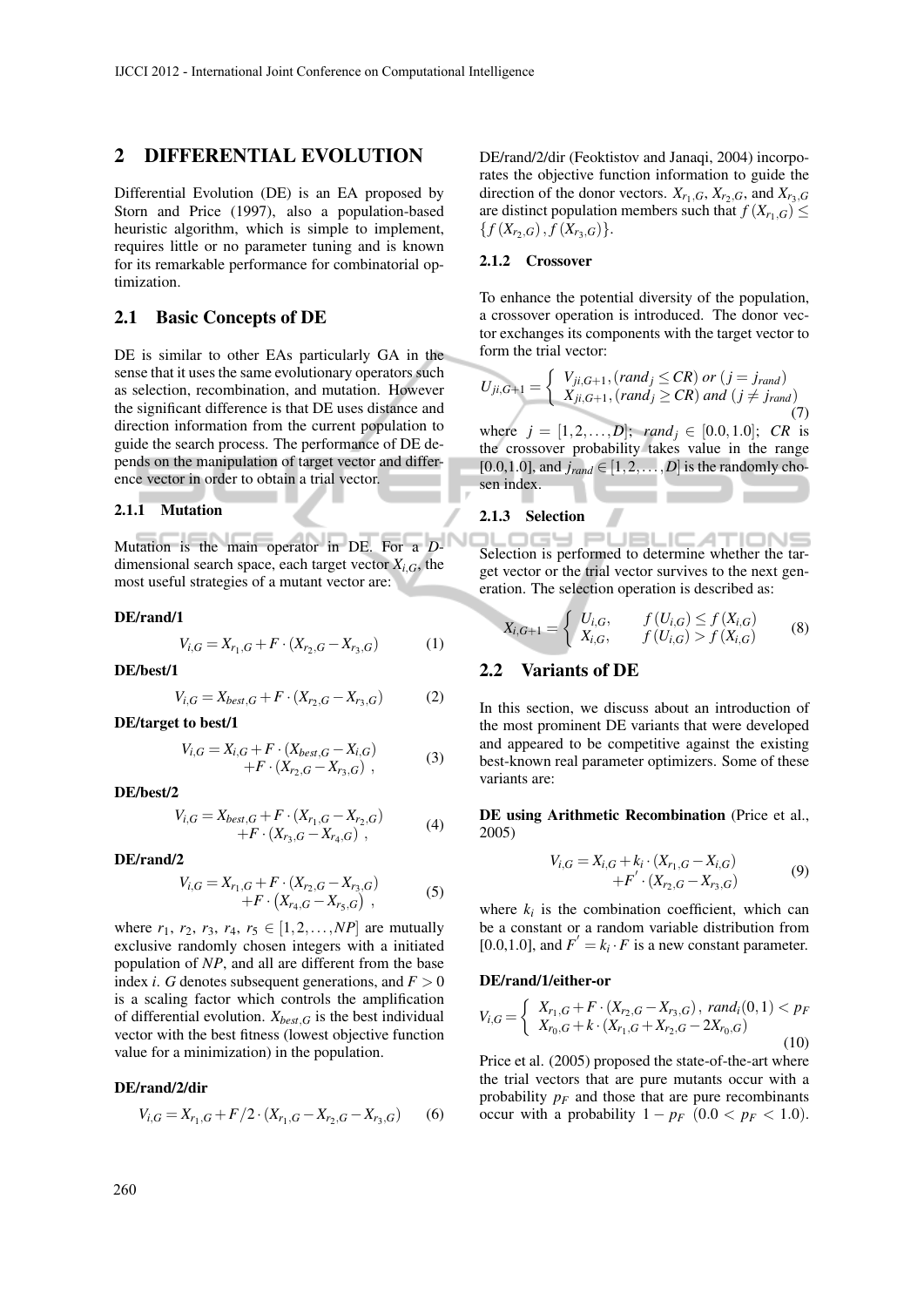Note that  $p_F$  is a parameter that determines the relative importance of a mutation and arithmetic recombination schemes, Price et al. recommended a value 0.4 for it, and the parameter  $k = 0.5 \cdot (F + 1)$  as a good choice for a given *F*.

# 3 DE-PSO-APGA STRATEGY

With a view to global search, we proposed the new algorithm using DE for Adaptive Plan system of PSO with GA named DE-PSO-APGA. The DE-PSO-APGA aims at getting the direction from PSO operator to adjust into adaptive system of APGA based on alternative operators of DE scheme. In addition, for a verification of APGA search process, refer to Ref. (Hasegawa, 2007).

### 3.1 Algorithm

The proposed DE-PSO-APGA starts like the usual DE algorithm up to the point where the trial vector is generated. If the trial vector satisfies the conditions given by (8), then the algorithm enters the PSO operator to get the direction and generates a new candidate solution with adaptive system of APGA. The inclusion of APGA process turns helps in maintaining diversity of the population and reaching a global optimal solution.

#### Pseudocode of DE-PSO-APGA

```
begin
   initialize population;
   fitness evaluation;
   repeat until (termination) do
      DE update strategies;
     PSO activated;
     APGA process;
   end do
   renew population;
end.
```
### DE Update Strategies

- DE-PSO-APGA1 by  $(1)$ ;
- DE-PSO-APGA2 by (2);
- DE-PSO-APGA3 by  $(3)$ ;
- DE-PSO-APGA4 by  $(4)$ ;
- DE-PSO-APGA5 by  $(5)$ ;
- DE-PSO-APGA6 by  $(6)$ ;
- $\bullet$  DE-PSO-APGA7 by (9);
- $\bullet$  DE-PSO-APGA8 by (10);

#### PSO Operator

We are concerned here with conventional basic model of PSO (Kennedy and Eberhart, 2001). In this model, each particle which make up a swarm has information of its position  $x_i$  and velocity  $v_i$  (*i* is the index of the particle) at the present in the search space. Each particle aims at the global optimal solution by updating next velocity making use of the position at the present, based on its best solution has been achieved so far  $p_{ij}$  and the best solution of all particles  $g_j$  $(j = [1, 2, \ldots, D], D$  is the dimension of the solution vector), as following equation:

$$
v_{ij}^{G+1} = w v_{ij}^G + c_1 r_1 \left( p_{ij}^G - X_{ij}^G \right) + c_2 r_2 \left( g_j^G - X_{ij}^G \right)
$$
\n(11)

where *w* is inertia weight;  $c_1$  and  $c_2$  are cognitive acceleration and social acceleration, respectively;  $r_1$  and  $r<sub>2</sub>$  are random numbers uniformly distributed in the range [0.0, 1.0].

In our strategy, the concept of time-varying has been adapted (Shi and Eberhart, 1999). The inertia weight *w* in (11) linearly decreasing with the iterative generation as below:

$$
w = (w_{\text{max}} - w_{\text{min}}) \frac{iter_{\text{max}} - iter}{iter_{\text{max}}} + w_{\text{min}} \qquad (12)
$$

where *iter* is the current iteration number while *iter*max is the maximum number of iterations, the maximal and minimal weights  $w_{\text{max}}$  and  $w_{\text{min}}$  are respectively set 0.9, 0.4 known from experience.

The acceleration coefficients are expressed as:

$$
c_1 = (c_{1f} - c_{1i}) \frac{iter_{\text{max}} - iter}{iter_{\text{max}}} + c_{1i} \qquad (13)
$$

$$
c_2 = (c_{2f} - c_{2i})\frac{iter_{\text{max}} - iter}{iter_{\text{max}}} + c_{2i} \qquad (14)
$$

where  $c_{1i}$ ,  $c_{1f}$ ,  $c_{2i}$  and  $c_{2f}$  are initial and final values of the acceleration coefficient factors respectively. The most effective values are set 2.5 for  $c_{1i}$  and  $c_{2f}$ and 0.5 for  $c_{1f}$  and  $c_{2i}$  as in (Eberhart and Shi, 2000).

#### APGA Process

Adaptive Plan with Genetic Algorithm (APGA) (Hasegawa, 2007) that combines the global search ability of a GA and an Adaptive Plan (AP) with excellent local search ability is superior to other EAs, Memetic Algorithms (MAs) (Smith et al., 2005). The APGA concept differs in handling DVs from general EAs based on GAs. EAs generally encode DVs into the genes of a chromosome, and handle them through GA operators. However, APGA completely separates DVs of global search and local search methods. It encodes Control variable vectors (CVs) of AP into its genes on Adaptive system (AS). Moreover, this separation strategy for DVs and chromosomes can solve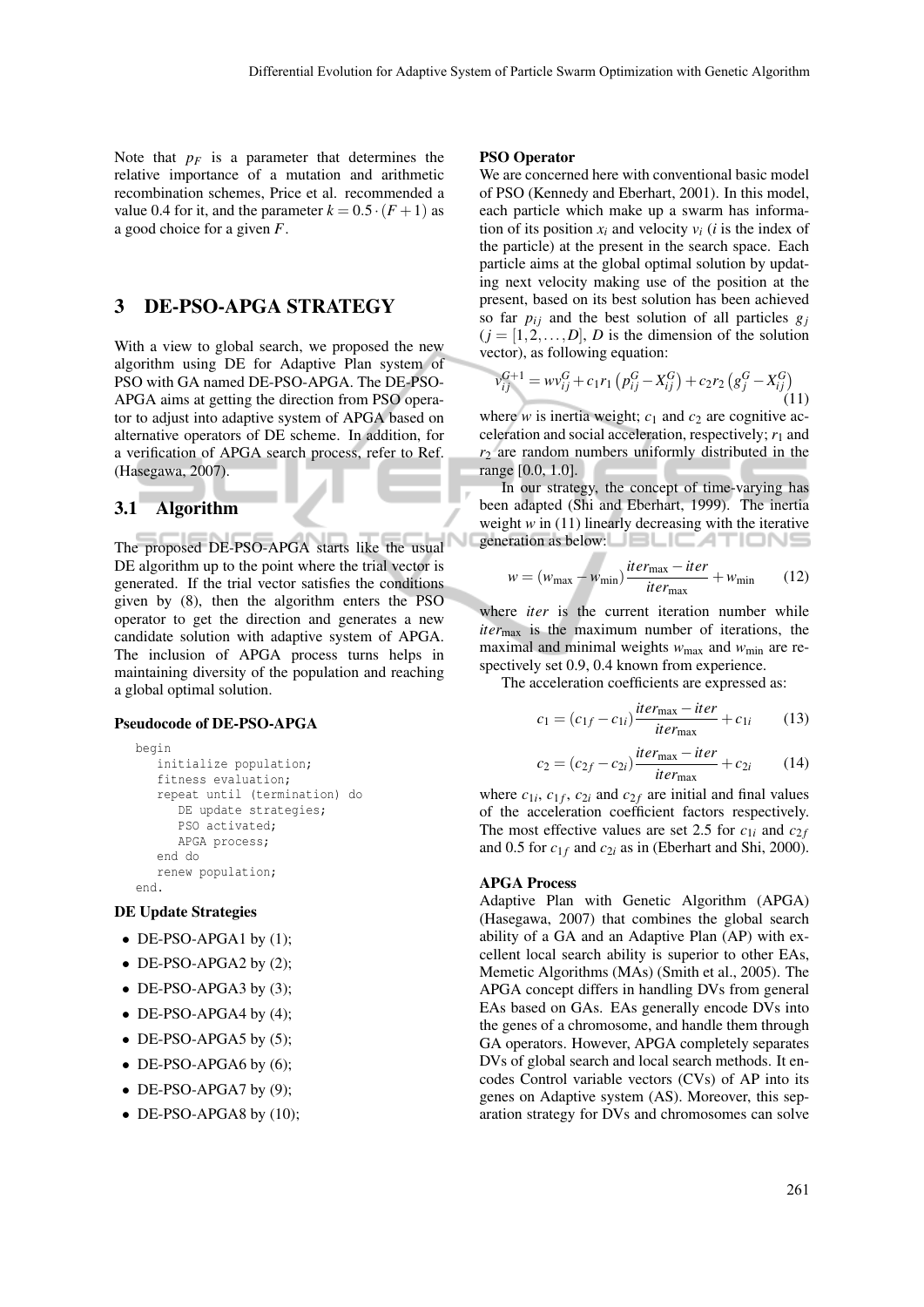MA problem of breaking chromosomes. The control variable vectors (CVs) steer the behavior of adaptive plan (AP) for a global search, and are renewed via genetic operations by estimating fitness value. For a local search, AP generates next values of DVs by using CVs, response value vectors (RVs) and current values of DVs according to the formula:

$$
X_{i,G+1} = X_{i,G} + AP(C_G, R_G)
$$
 (15)

where  $AP($ , *X*, *C*, *R*, and *G* denote a function of AP, DVs, CVs, RVs and generation, respectively.

## 3.2 Adaptive Plan (AP)

It is necessary that the AP realizes a local search process by applying various heuristics rules. In this paper, the plan introduces a DV generation formula using velocity update from PSO operator that is effective in the convex function problem as a heuristic rule, because a multi-peak problem is combined of convex functions. This plan uses the following equation:

$$
AP(C_G, R_G) = scale \cdot SP \cdot PSO \cdot (\nabla R) \tag{16}
$$

$$
SP = 2 \cdot C_G - 1 \tag{17}
$$

where  $∇R$  denote sensitivity of RVs, constriction factor *scale* randomly selected from a uniform distribution in [0.1,1.0], and velocity update *PSO* by (11).

Step size *SP* is defined by CVs for controlling a global behavior to prevent it falling into the local optimum.  $C = [c_{i,j}, \ldots, c_{i,p}]$ ;  $(0.0 \le c_{i,j} \le 1.0)$  is used so that it can change the direction to improve or worsen the objective function, and *C* is encoded into a chromosome by 10 bit strings (shown in Figure 1). In addition, *i*, *j* and *p* are the individual number, design variable number and its size, respectively.





Figure 1: Encoding into genes of a chromosome.

## 3.3 GA Operators

#### 3.3.1 Selection

Selection is performed using a tournament strategy to maintain the diverseness of individuals with a goal of keeping off an early convergence. A tournament size of 2 is used.

#### 3.3.2 Elite Strategy

An elite strategy, where the best individual survives in the next generation, is adopted during each generation process. It is necessary to assume that the best individual, i.e., as for the elite individual, generates two behaviors of AP by updating DVs with AP, not GA operators. Therefore, its strategy replicates the best individual to two elite individuals, and keeps them to next generation. As shown in Figure 2, DVs of one of them ( $\Delta$  symbol) is renewed by AP, and its CVs which are coded into chromosome arent changed by GA operators. Another one (⊙ symbol) is that both DVs and CVs are not renewed, and are kept to next generation as an elite individual at the same search point.



Figure 2: Elite strategy.

## 3.3.3 Crossover and Mutation

In order to pick up the best values of each CV, a single point crossover is used for the string of each CV. This can be considered to be a uniform crossover for the string of the chromosome as shown in Figure 3(a).

Mutation are performed for each string at mutation ratio on each generation, and set to maintain the strings diverse as shown in Figure 3(b).



 $(h)$ 

Figure 3: Crossover and Mutation.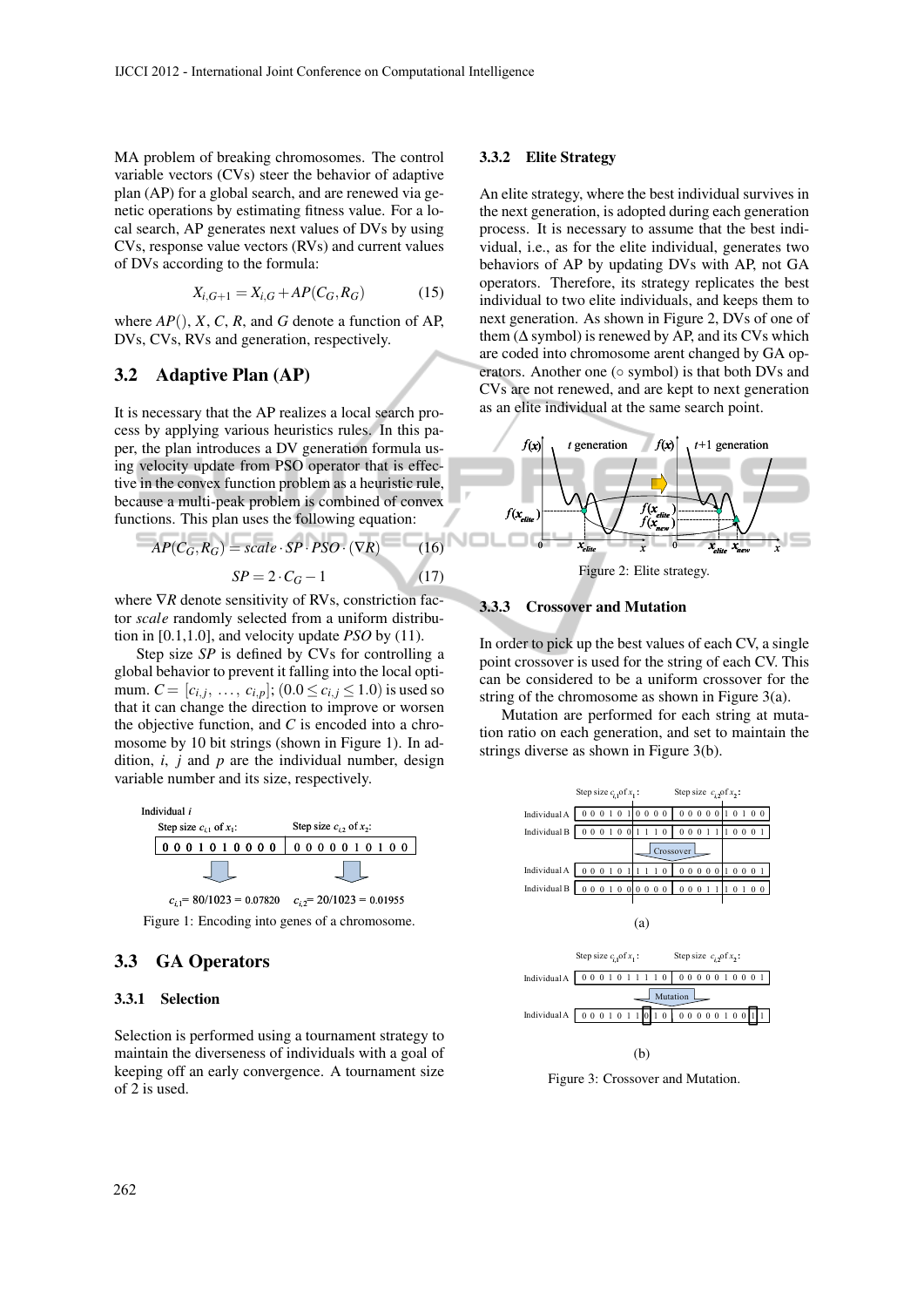#### 3.3.4 Recombination

At following conditions, the genetic information on chromosome of individual is recombined by uniform random function.

- One fitness value occupies 80% of the fitness of all individuals;
- One chromosome occupies 80% of the population.

# 4 NUMERICAL EXPERIMENTS

The numerical experiments are performed 25 trials for every function. The initial seed number is randomly varied during every trial. The population size is 100 individuals and the terminal generation is 1500 generations. Parameters setting for the experiments are given in Table 1.

# 4.1 Benchmark Functions

We estimate the stability of the convergence to the optimal solution by using five benchmark functions - Rastrigin (RA), Griewank (GR), Ridge (RI), Ackley (AC), and Rosenbrock (RO). These functions are given as follows:

$$
RA: f_1 = 10n + \sum_{i=1}^{n} \{x_i^2 - 10cos(2\pi x_i)\} \tag{18}
$$

$$
RI: f_2 = \sum_{i=1}^{n} \left( \sum_{j=1}^{i} x_j \right)^2 \tag{19}
$$

$$
GR: f_3 = 1 + \sum_{i=1}^{n} \frac{x_i^2}{4000} - \prod_{i=1}^{n} \cos\left(\frac{x_i}{\sqrt{i}}\right) \tag{20}
$$

$$
AC: f_4 = -20 \exp \left(-0.2 \sqrt{\frac{1}{n} \sum_{i=1}^{n} x_i^2}\right) - \exp \left(\frac{1}{n} \sum_{i=1}^{n} \cos (2\pi x_i)\right) + 20 + e (21)
$$

$$
RO: f_5 = \sum_{i=1}^{n} \left[ 100(x_{i+1} + 1 - (x_i + 1)^2)^2 + x_i^2 \right] \tag{22}
$$

Table 2 summarizes their characteristics, and design range of DVs. The terms epistasis, peaks, steep denote the dependence relation of the DVs, presence of multi-peak and level of steepness, respectively. All functions are minimized to zero  $(ESP = 1.7e^{-308})$ , when optimal DVs  $X = 0$  are obtained.

Table 1: Setting parameters for solving Benchmarks.

|                                               | Control Parameter | Set value                          |  |  |
|-----------------------------------------------|-------------------|------------------------------------|--|--|
| DE                                            | Scaling factor    | $F \in [0.1, 1.0]$                 |  |  |
|                                               | Crossover         | $CR = 0.5$                         |  |  |
| <b>PSO</b>                                    | Inertia weight    | $w_{\text{max}} = 0.9$             |  |  |
|                                               |                   | $w_{\text{min}} = 0.4$             |  |  |
|                                               | Coefficients      | $c_{1i} = c_{2f} = 2.5$            |  |  |
|                                               |                   | $\overline{c_{1f} = c_{2i} = 0.5}$ |  |  |
| <b>GA</b>                                     | Selection         | 01                                 |  |  |
|                                               | Crossover         | 0.8                                |  |  |
|                                               | Mutation          | 0.01                               |  |  |
| Population size 100; Terminal generation 1500 |                   |                                    |  |  |

Table 2: Benchmark functions and design range.

| Func      | Epistasis      | Peaks | Steep   | DVs range       |
|-----------|----------------|-------|---------|-----------------|
| <b>RA</b> | No             | Yes   | Average | $[-5.12, 5.12]$ |
| RI        | Yes            | No    | Average | $[-100, 100]$   |
| <b>GR</b> | Yes            | Yes   | Small   | $[-600, 600]$   |
| AC        | N <sub>0</sub> | Yes   | Average | $[-32, 32]$     |
| <b>RO</b> | Yes            | No    | Big     | $[-30, 30]$     |
|           |                |       |         |                 |

## 4.2 Experiment Results

**INC** 

The experiment results, averaged over 25 trials with RO function are shown in Table 3. The solutions of all strategies reach their global optimum solutions. When the success rate of optimal solution is not 100%, "-" is described.

From the results via optimization experiments, we employed DE-PSO-APGA2 using DE/best/1 update strategy for the DE-PSO-APGA algorithm, and recommended a value 0.1 for the scaling factor *F*. Additionally, the average results of all benchmark functions with 30 and 100 dimensions by the DE-PSO-APGA are given in Table 4. The success rate of optimal solution is 100% with all benchmark functions. "Mean" indicates average of minimum values obtained, and "Std." stands for standard deviation.

In summary, its validity confirms that this strategy can reduce the computation cost and improve the stability of the convergence to the optimal solution.

## 4.3 Comparison

Table 5 shows the comparison of PSO, DE, DE-PSO (Pant et al., 2008) and the DE-PSO-APGA. As a result, DE-PSO-APGA algorithm outperformed PSO, DE and DE-PSO in all benchmark functions. Therefore, it is desirable to introduce this method for the new evolution strategy.

Overall, DE-PSO-APGA was capable of attaining robustness, high quality, low calculation cost and ef-